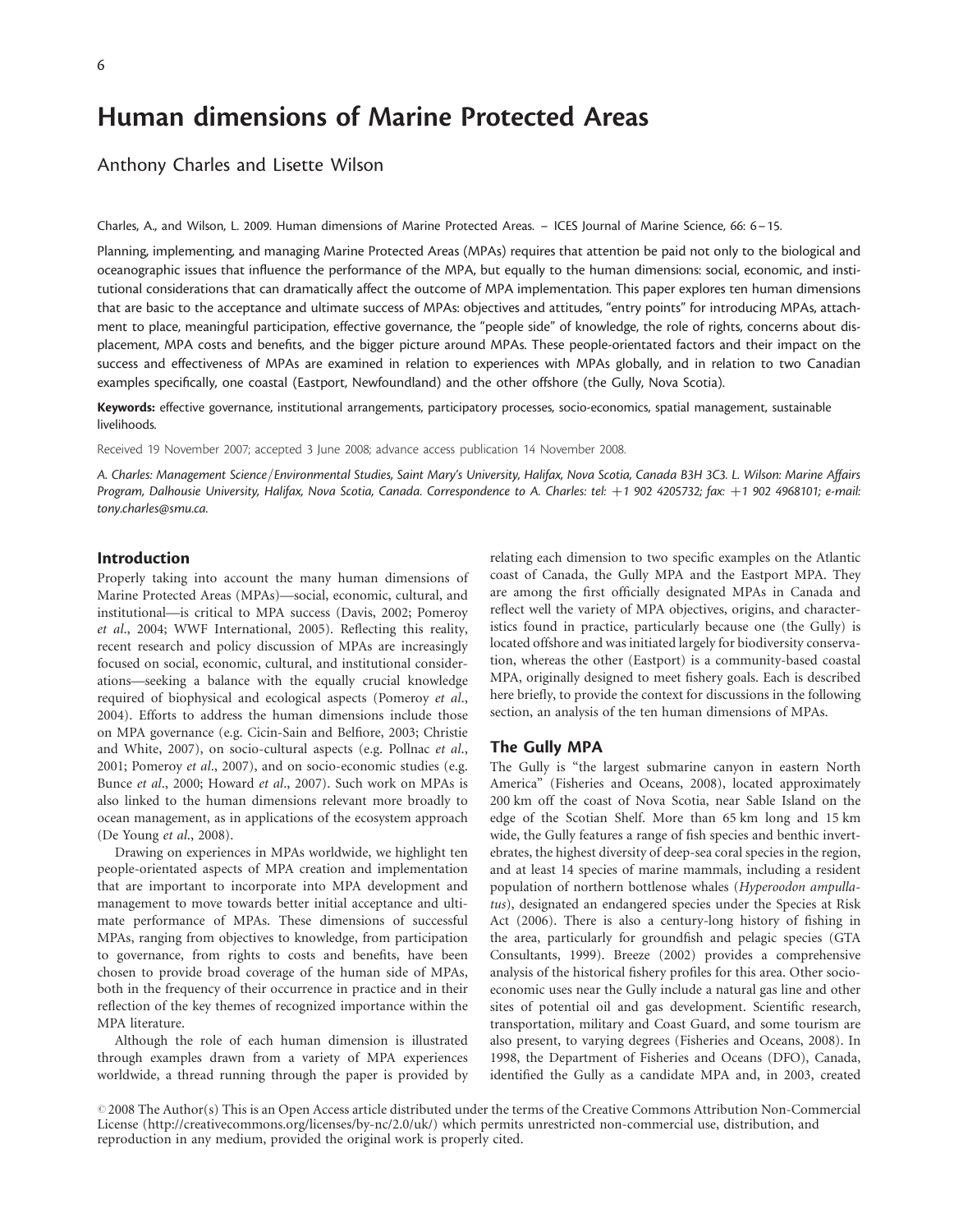the Gully Advisory Committee to facilitate stakeholder consultation and input into the regulatory process (Fisheries and Oceans, 2008). In 2004, the Gully was formally designated an MPA under Canada's Ocean Act, the first on the Atlantic coast (Fisheries and Oceans, 2008).

#### Eastport MPA

This community-based coastal protected area (Eastport Marine Protected Area, 2006) is located in Bonavista Bay on the northeast coast of the island of Newfoundland. Its establishment reflected a combination of the long-standing reliance that Eastport residents have had on marine resources, including "a wide range of groundfish, pelagic fish, shellfish, marine mammals, and aquatic plants" (Fisheries and Oceans, 2007), and the impact of the collapse of groundfish stocks in the early 1990s on the region's fishing communities. To survive after that groundfish collapse, fishers turned more to lobster (Homarus americanus), previously only considered a supplemental fishery (Collins and Lien, 2002; Davis et al., 2006). This increased effort on lobster stocks led to a decline in catches, which prompted local fishers to establish the Eastport Peninsula Lobster Protection Committee in 1995 (Rowe and Feltham, 2000; Power and Mercer, 2003). In the course of their conservation efforts, the fishers also recruited scientists from Memorial University of Newfoundland, Parks Canada, and DFO, as well as involving a local high school class to assist with collecting and analysing information (Collins and Lien, 2002). This work led, in 1997, to an agreement between the Committee and DFO to close fishing areas seen as prime lobster habitats (Fisheries and Oceans, 2007), with the aim of building up the lobster stock, with conservation thereby supporting community livelihoods (Collins and Lien, 2002). In 1999, feeling that the closure had been successful and ready for further steps, the Committee requested DFO to consider the closed areas as formal MPAs, to further support ongoing conservation initiatives. The Eastport MPA was officially designated in 2005, under the Oceans Act (Fisheries and Oceans, 2007).

These two MPAs, the Gully and Eastport, will be used in the following discussion of the ten human dimensions of MPAs. This will lead, in the final section, to an analysis and summary of insights gleaned from assessing the role of these ten dimensions, within the two MPA examples as well as in global experience more broadly.

## Ten human dimensions of MPAs

This section explores ten human dimensions that, experience suggests, are important contributors to the success of an MPA. We examine these consecutively, drawing on experiences globally, and relating each aspect to the two MPAs, one coastal and one offshore, as described earlier. The human dimensions are:

- (i) objectives and attitudes,
- (ii) people-orientated "entry points",
- (iii) attachment to place,
- (iv) make participation meaningful,
- (v) knowledge has a "people side"
- (vi) effective governance is critical,
- (vii) get the rights right,
- (viii) costs, benefits, and distribution,
- (ix) deal with displacement, and
- (x) see MPAs in the bigger picture.

#### Objectives and attitudes

Fundamentally, MPAs are created and function in the context of societal and/or community objectives, which inherently reflect human aspirations and values. Understanding the objectives being pursued is clearly necessary to make any decision about an MPA properly.

In considering the goals of an MPA, one might think first of biological and ecological ones. For a closed area, the goal may be to protect the spawning fish, to produce an improved fish stock, whereas for a no-take MPA, there may be a number of biological objectives, such as biodiversity conservation and insurance against stock collapse.

On the other hand, each of these may have human-orientated objectives as well (e.g. developing participation in the MPA process, and buy-in leading to better compliance). Furthermore, for a zoned MPA, there are certain to be multiple objectives, e.g. combining biological goals (biodiversity) and resource management goals (increased fish catches) with human-orientated ones, such as tourism development and conflict resolution.

Understanding the full range of policy objectives is crucial to moving ahead with an MPA. Also important, however, is to examine the objectives of participants and stakeholders in the MPA (or in the area proposed as an MPA). What do the fishers, the tourism players, etc., wish to accomplish? What are their priorities? For example, in an ideal world, fishers may want a long-term livelihood from the sea, but if faced with high levels of poverty and a lack of food, the immediate objectives may be quite different.

Related to objectives are attitudes. How are the sea and its resources perceived by those with connections to the MPA? To what extent is a conservation ethic in place? How much community spirit and social cohesion are there? Supportive attitudes can be critical to meeting societal objectives, and conversely, disasters, such as fishery collapses (Charles, 1995), have been traced to the underlying attitudes of those involved.

In the Eastport example, the MPA's key objective was related to fisheries, but its development supported community goals as well as fishery goals. The community's sharing of these objectives is reflected in the words of Luke Turner, a 14-year-old student. In a video on Eastport (Memorial University School of Continuing Education, 1997), he comments on his work on lobster data analysis, "We have new communication between us and the parents; now we have something in common to discuss ... ". The Gully MPA had biodiversity conservation as its primary objective, and many of the stakeholders share this objective. However, conflicting goals did arise between DFO and a group of fishers who had traditionally fished in the core zone of the proposed MPA. This situation is discussed later.

## People-orientated "entry points"

Social, economic, and institutional factors all play major roles in MPAs. In this respect, four major "entry points" might be envisioned (adapting an analysis of this topic applied to the ecosystem approach to fisheries in De Young et al., 2008).

(i) Social, economic, and institutional factors are driving forces behind the need for MPAs.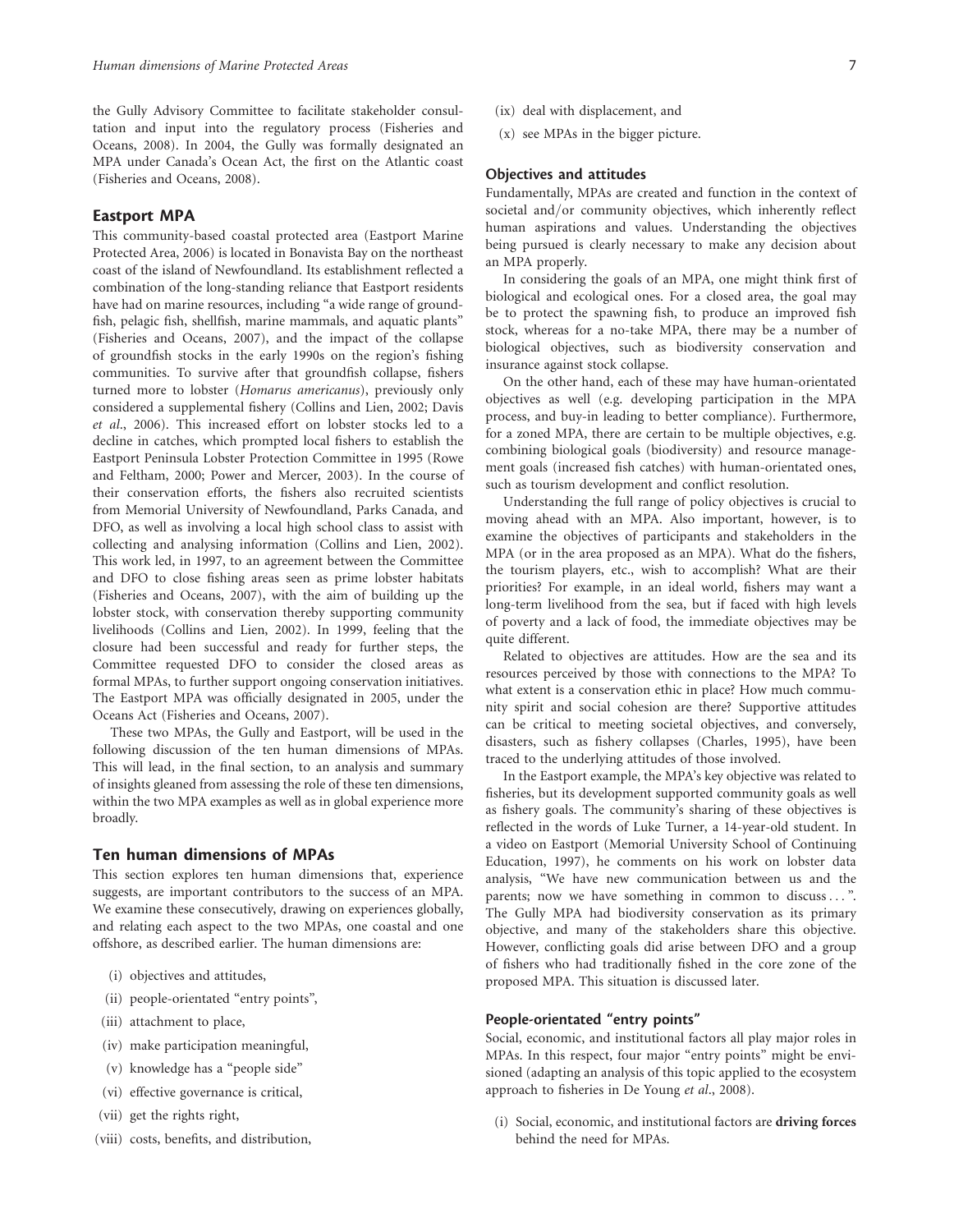- (ii) The potential costs and benefits of MPAs to individuals and society will have social, economic, and management components, as well as ecological ones.
- (iii) Social, economic, legal, and institutional instruments can aid in the development of MPAs and, in particular, are relevant to creating incentives for MPA adoption.
- (iv) Social, economic, and institutional factors can have supporting or constraining roles in the implementation of MPAs.

In other words, social, economic, and institutional elements can be simultaneously drivers, constraints, and/or supports for the creation and implementation of MPAs; in addition, there can be social, economic, and institutional outcomes of that implementation. The perception of MPA benefits and costs is influenced by values and objectives, as are the choices among social, economic, legal, and institutional instruments available for MPA implementation. All of these entry points must be considered in MPA discussions. In particular, understanding the entry points into MPA discussions will help clarify the desired form of the MPA and a suitable approach to its implementation (Charles and Sanders, 2007).

For example, one can contrast the fishery-orientated drivers of the Eastport MPA—the historical collapse of the region's groundfishery, the concern over declining lobster stocks, and the impacts this would have on community livelihoods—with those of the Gully, which were largely conservation-orientated, along with an element of integrated management. Similarly, there is a contrast between the instruments used in the development of the MPA; legal and institutional instruments were needed in both cases, but in Eastport, social mechanisms were particularly important as well. Those in government managing MPA development were able to adapt to these different realities to make each MPA work in its own context.

#### Attachment to place

MPAs are located somewhere. They are not simply laws, regulations, or management measures, but each is a specific place. Understanding the human dimension of MPAs requires an acknowledgement that each location has its unique social and ecological context that influences the MPAs' design, implementation, and impact (Pomeroy et al., 2007). Particularly with coastal MPAs, a key consideration is the extent to which people care about the "place" under consideration, the attachment to place. The connection of people and place could be fostered from an economic perspective, such as the extraction of natural resources and services from a specific area or driven by socio-cultural values associated with a "special place" that has significant meaning to a community.

For example, the association of people and value to a particular place is noted in the establishment of the Eastport MPA, where the focus was on "setting aside specific areas of 'prime lobster habitat' that have historically and traditionally been recognized and valued by these communities" (Collins and Lien, 2002; Davis et al., 2006). The Gully MPA, being located relatively far offshore, has had little coastal community attachment, but (i) fishers using this area do have a "user-social" attachment and a significant knowledge base relating to the offshore environment, and (ii) while not placebased, a broad network of individuals in government, environmental NGOs, the academic sector, and the general public support the Gully and its objective of biodiversity conservation.

#### Meaningful participation

Experience has shown that the imposition of MPAs without broad consensus often leads to failure (Christie and White, 2007). Furthermore, strong participation has been demonstrated empirically to be a factor in the success of MPAs in various circumstances (e.g. Pollnac et al., 2001). These realizations have led to an understanding of the desirability of undertaking participatory processes in all stages—consultation, design, implementation, and monitoring. Developing effective MPAs is typically seen as requiring the engagement of relevant stakeholders, from the start of the process. This tends to enhance information exchange, encourage accountability of experts and authorities, build confidence in the decision-making process, and allow collaborative discussion among stakeholder groups, leading to mutually acceptable solutions (Jones, 2002; IUCN, 2007).

Geoghegan and Renard (2002) propose that, for active participation in protected area management, it is often more important to have ongoing public consultation programmes than to have a few selected representatives discuss the process on behalf of the larger community. Community participation has also been credited as being one of the main factors contributing to the success of the Great Barrier Reef Marine Park and usually went well beyond the level required in the legislation (Day, 2002). Day (2002) further notes that, although such levels of public participation had costs in resources and time, the final outcome was considered worthwhile and cost-effective in the long term.

For Eastport, the initiative to form an MPA came from the grass roots. In this case, the building of trust and collaboration started with an initial process of participatory research, then the creation of local management measures, leading eventually to the establishment of a full MPA. Throughout the process, the local fishers participated in data collection and resource management decisions, and were recognized by DFO through what was initially a co-management arrangement and then evolved into an advisory committee (Davis et al., 2006). Consequently partnerships were crucial—with the local schools, adjacent communities, and academic institutions, as well as governments—leading to a successful community-driven co-management approach.

For the Gully MPA, with its offshore location, participation has not been community-based, but rather has involved bringing together a diverse range of interests through the multistakeholder Gully Advisory Committee, which was established and is operated by the federal government to provide advice on the MPA evaluation and regulatory process, conservation planning, and implementation of a management plan for the Gully (Fisheries and Oceans, 2008). While operation of the MPA is carried out entirely by the government (DFO), consultation with the advisory committee is ongoing, and academic research activity continues in the area.

#### Knowledge has a "people side"

In all MPAs, there is a critical need to supplement biophysical and ecological data with people-orientated information: about the human values and goals that relate to the area, about historical and current human uses of the area, and about social, economic, and institutional considerations within the area. Such humanorientated baseline assessments and ongoing monitoring are needed to balance the corresponding biological aspects. Relevant knowledge of the "people side" may include "gender, resource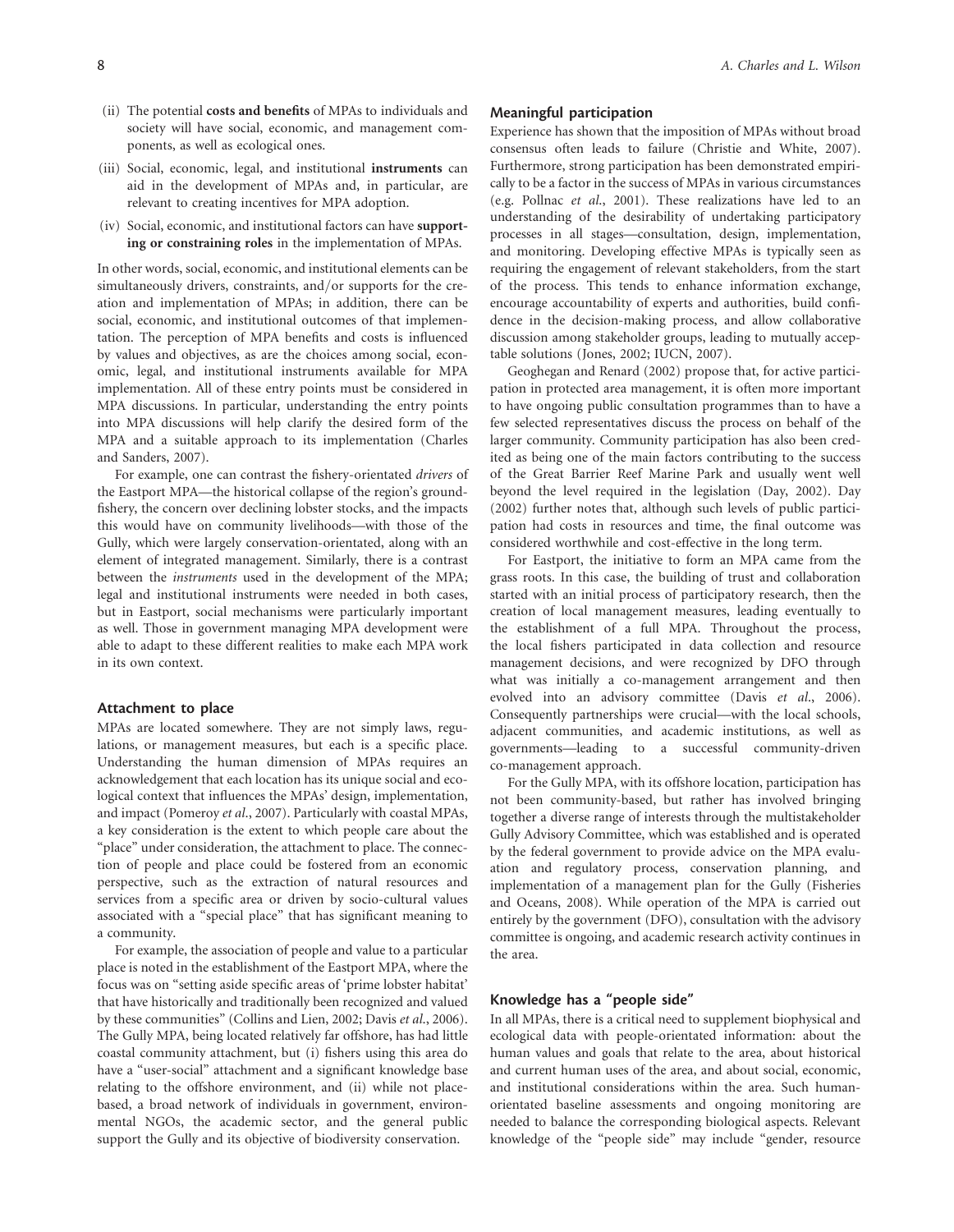use patterns, stakeholder characteristics and perceptions, market attributes for extractive and non-extractive uses, market and non-market use values" (Bunce et al., 2000).

Human-related goals (e.g. poverty alleviation and economic development, social and environmental justice, and capacity building) also should be included within the overall planning and management framework for an MPA (IUCN, 2007; Pomeroy et al., 2007). One approach is through integrated indicator frameworks, such as the Nova Scotia (Canada) Genuine Progress Index marine report, which describes indicators of marine and fishery well-being that "value both the natural and social wealth, similar to conventional accounts that value produced or manufactured wealth" (Charles et al., 2002).

In the Gully, such knowledge has been obtained through a series of socio-economic assessments, carried out to better understand resource values and historical patterns of human use (e.g. Breeze, 2002). With Eastport, knowledge acquisition was supported by the steering committee that was formed in 2002 by representatives from DFO, the committee, and other stakeholders. This committee guided the evaluation process for establishing the MPA, which included both ecological and socio-economic studies (Power and Mercer, 2003).

It is important to build into MPA decision-making the local and traditional knowledge that may be available: the understanding of natural and social environments by individuals, based on their own observations, experiences, beliefs, or perceptions (Johannes, 1998; Huntington, 2000). The importance of local and traditional knowledge in supporting the establishment of MPAs has been documented in many studies (Berkes et al., 2000; Johannes, 2002; White et al., 2002; Aswani and Hamilton, 2004).

In the Gully, DFO was able to draw on fishers' knowledge of the ocean habitat in the area, to inform ecological studies, and it continues to use the Gully Advisory Committee as a mechanism to build knowledge about aspects of conservation, human use, and management in the Gully (Fisheries and Oceans, 2008). In Eastport, the knowledge that local community fishers had of potential juvenile lobster rearing habitat was particularly useful in determining where to close areas to lobster fishing, to enhance egg production in the local populations, and increase recruitment (Rowe and Feltham, 2000; Collins and Lien, 2002; Power and Mercer, 2003). As fisher leader George Feltham notes, this contribution to scientific monitoring using local knowledge "gives us as a group of fishers a lot more credibility when we're talking about conservation with the fishery department" (quoted in Memorial University School of Continuing Education, 1997). The Eastport process has been so successful that it is used by DFO to illustrate the approaches that can be taken to link scientific and technical methods with community knowledge (Fisheries and Oceans, 2007).

## Effective governance is critical

Pomeroy et al. (2007) state "As management tools, MPAs are a set of rules, prepared by managers to govern human behaviours and activities within a specific area". However, if the lessons from historical fishery conservation failures are to be heeded, MPAs require effective governance and well-functioning management institutions if they are to be ecologically and socially successful (Charles, 2004, 2005). As frequently noted (e.g. Ostrom, 1990, 1995), some of the key ingredients for achieving this are (i) vertical and horizontal integration between and within governing

institutions; (ii) governance capacity; (iii) institutional sustainability and resilience; (iv) co-management arrangements; and (v) governance designed for effectiveness and acceptability. These ingredients are addressed briefly below.

- (i) The links to higher level governing institutions provide a vertical and horizontal governance framework whereby MPA planning, implementation, and evaluation can take place. For the Eastport MPA, the successful cross-scale governance linkages were achieved through community leadership and cooperation between government agencies and local communities.
- (ii) Building governance capacity increases understanding of the social-ecological system within which the MPA is embedded and improves institutional capacity through organizational structures within which people interact, goals and objectives are pursued (including financial, operational, and facilitating support mechanisms), and organizations are managed towards achieving these goals (Charles, 2005).
- (iii) Institutional sustainability and resilience (Berkes and Folke, 1998) are enhanced through institutional arrangements that strengthen social-ecological systems to be more responsive to feedback, to provide a mitigating environment in the face of natural and human perturbations, and to be flexible to deal effectively with surprise (Charles, 2004, 2005). A supporting goal that drove the Eastport MPA was the recognition by stakeholders of the need for a strong and sustainable local presence in managing the lobster fishery, after seeing the collapse of the cod fishery.
- (iv) Co-management arrangements to share decision-making and management functions between government and MPA stakeholders have been practised with some degree of success in Asia–Pacific countries (Veitayaki, 2000; Johannes, 2002; Christie and White, 2007), but have taken longer to establish in western countries. The two Canadian MPA examples each include a limited degree of co-management. Eastport has engaged in a co-management agreement with DFO in the past, and now, since designation of the MPA, the steering committee is continuing on a voluntary basis as an advisory body. This body will be involved in the management of the MPA by aiding with data collection, public awareness, and other work that will help the Eastport MPA reach its conservation objective (Fisheries and Oceans, 2007). The Gully MPA, as noted earlier, also has an advisory committee that, although without legal or delegated powers, is recognized by DFO, and provides an opportunity for its diverse membership to comment on measures to manage the Gully (Fisheries and Oceans, 2008).
- (v) In designing for effectiveness and acceptability of MPAs, the works of Ostrom (1990, 1995) and the experiences in developing countries (Christie and White, 2007) suggest that key issues relate to (i) who has access to and use of the resources; (ii) what are the agreed upon rules and how will they be enforced; and (iii) how were these regulations developed and who was involved. The effectiveness and acceptability of an MPA by local communities and government agencies relies on how well these issues have been considered and incorporated into the planning, establishment, and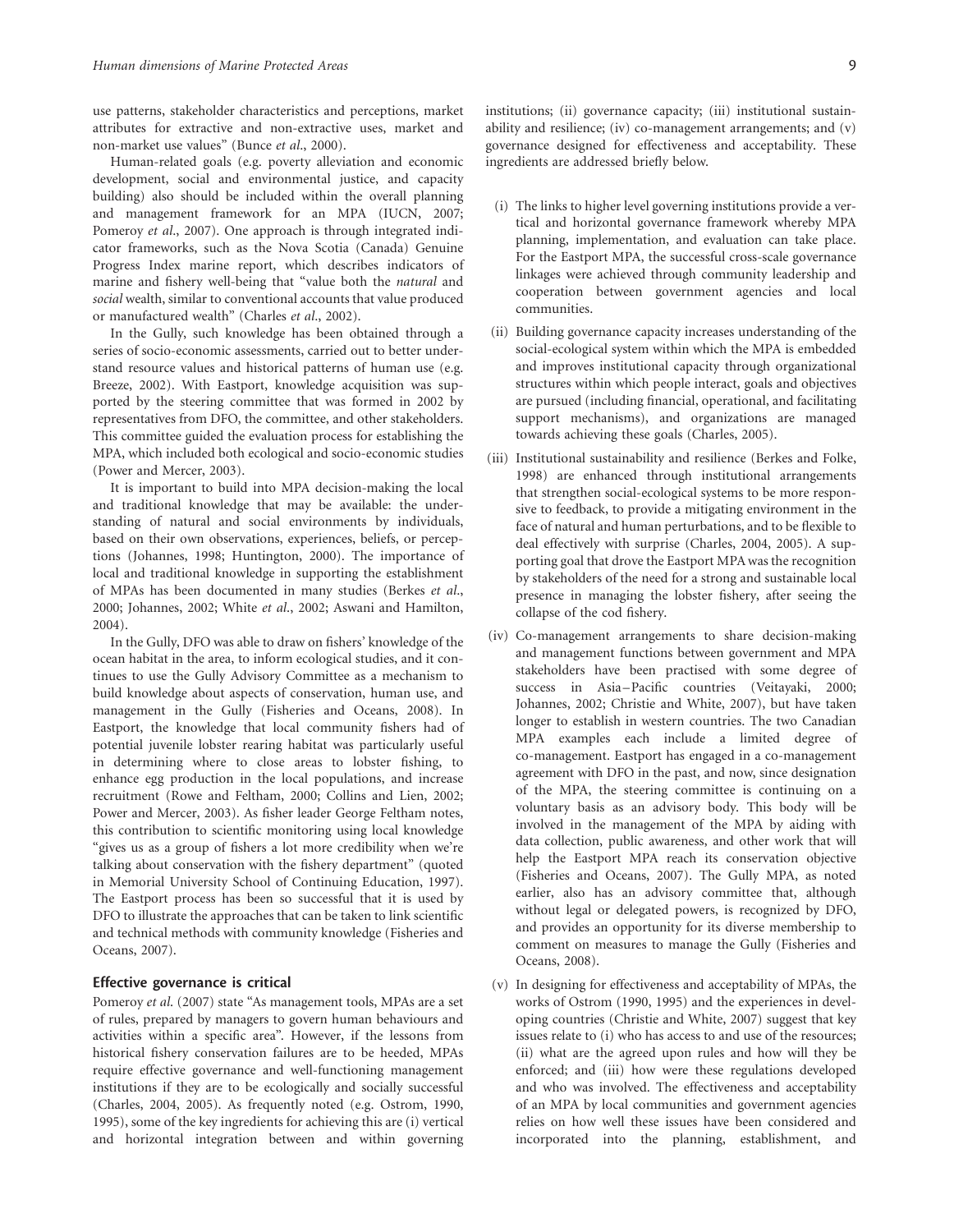evaluation of the MPA. For all MPA stakeholders, capacity building and awareness raising (socio-economic, cultural, governance, ecological) are essential if there are to be meaningful participation, development of conservation ethics, and shared responsibility, all leading to a healthy MPA embedded in a wider framework of sustainable and resilient communities and institutions.

### Get the rights right

Who has the right to enter an MPA and extract resources? Who has the right to be involved in managing an MPA? These questions, major topics of investigation and debate in modern ocean and coastal management, as well as in fisheries, relate to two forms of rights that arise in managing natural resources and spatial areas.

On one hand, management rights specify who is to be involved in MPA management decision-making. On the other hand, use rights specify who can have access to an MPA (or to a fishery resource), how much activity individual participants are allowed, and how much can be extracted (Charles, 2001, 2005). Use rights arise as either access rights, which authorize entry into the MPA, specifying and constraining who is to be involved in using the area, or as withdrawal rights, which specify for each individual or group involved the allowable levels for activity in the MPA (e.g. number of days) or for extraction (e.g. number of fish that can be withdrawn from the MPA).

Management rights and use rights are increasingly recognized as crucial to the pursuit of effective and sustainable resource use and spatial management. In some cases, the rights may have been in place through traditional practice (Customary Marine Tenure and Territorial Use Rights); in other cases, they may be developed through policy and legislation. Rights may be permanently assigned or obtainable by purchase, whether in a market or from the management agency.

The matter of rights involves inherent human dimensions. There are basic issues concerning the nature of the rights and who should hold them. Such choices must be made carefully because they can have a major impact on the acceptability and effectiveness of MPA management. The rights must be appropriate to the cultural and historical situation, the policy directions, and the financial and personnel capacities of the particular MPA situation. They also need to be perceived as just and fair, with rights operating in conjunction with responsibilities for stewardship and conservationist use of the resources.

Therefore, MPA managers and planners, together with interested parties (relevant governments, ocean users, community members, NGOs, and the general public), need to build a set of rights that will work in practice. To this end, it is important to understand the structure and underlying nature of the MPA, e.g. (i) society's objectives with respect to the MPA; (ii) relevant history and traditions; (iii) the social, cultural, and economic environment; and (iv) key features of the corresponding marine ecosystem.

For the Gully, little discussion arose over management rights, it being generally accepted that such rights were held by the federal government. However, use rights were the subject of much debate, particularly in relation to what would happen to traditional access rights for fishers in the core no-take area (see later). In Eastport, management rights were prominent, with a co-management arrangement in place during the pre-MPA stage, based on local fisher experience with research, conservation, and eventually management actions, such as initiation of a lobster fishery closed area. Participation has continued in the MPA process, although from a regulatory point of view, the government has not devolved any powers over use of the MPA (e.g. with respect to compliance, enforcement, or approvals for activities) to the community.

#### Costs, benefits, and distribution

Many MPA-focused reports and articles provide lists of the potential benefits of MPAs. Typically, these include both human-orientated and environmental–ecological benefits and, indeed in many (e.g. Independent World Commission on the Oceans, 1998), most are human-related. However, as Pomeroy et al. (2007) noted, "MPAs have potential benefits and costs ... that are realized over both the short and long terms, however, the implications of economic, social, and cultural aspects have not been well studied".

In considering MPA benefits, it is useful to place these into an organized set of major classes; some significant ones include:

- (i) increased fishery and other direct resource-use benefits;
- (ii) increased benefits from non-consumptive use (e.g. ecotourism);
- (iii) increased spin-off benefits to the coastal economy (e.g. through diversification);
- (iv) non-use value (e.g. increased oxygen production from the sea);
- (v) existence value (the societal value resulting from the existence of an MPA and its contents);
- (vi) option value (the value of maintaining a marine ecosystem for future use);
- (vii) insurance policy (the value of having a hedge against uncertainty).

Note that there can be positive feedback among these benefits. For example, when MPAs play a role in diversifying the coastal economy, e.g. through tourism and conservation work, this can also reduce stress on fish stocks and lead to greater levels of direct resource-use benefits.

Although the benefits of MPAs are often discussed (and often listed), it is equally important to examine the costs of MPAs. Certainly there are management costs (i.e. additional costs to manage the MPA), but there may also be costs incurred by those affected by the MPA. Notably, for fishery interactions, MPAs can affect individual fishers, the fisher's household, and the fishing community (Charles, 2001). There may be both opportunity costs (e.g. of lost catches as a consequence of restrictions in the MPA) and direct operating costs (e.g. extra travel costs for fishers, crowding externalities). Furthermore, such impacts on local people may produce costs for social and political capital (World Bank, 2006).

Also important is a careful assessment of the distribution of benefits and costs. Who benefits? Who suffers the costs? How are benefits and costs distributed spatially and temporally? Spatially, benefits and costs may occur over a variety of geographical or administrative scales (local, national, international). For example, a particular benefit may be international in scale (e.g. the existence value of biodiversity), whereas a corresponding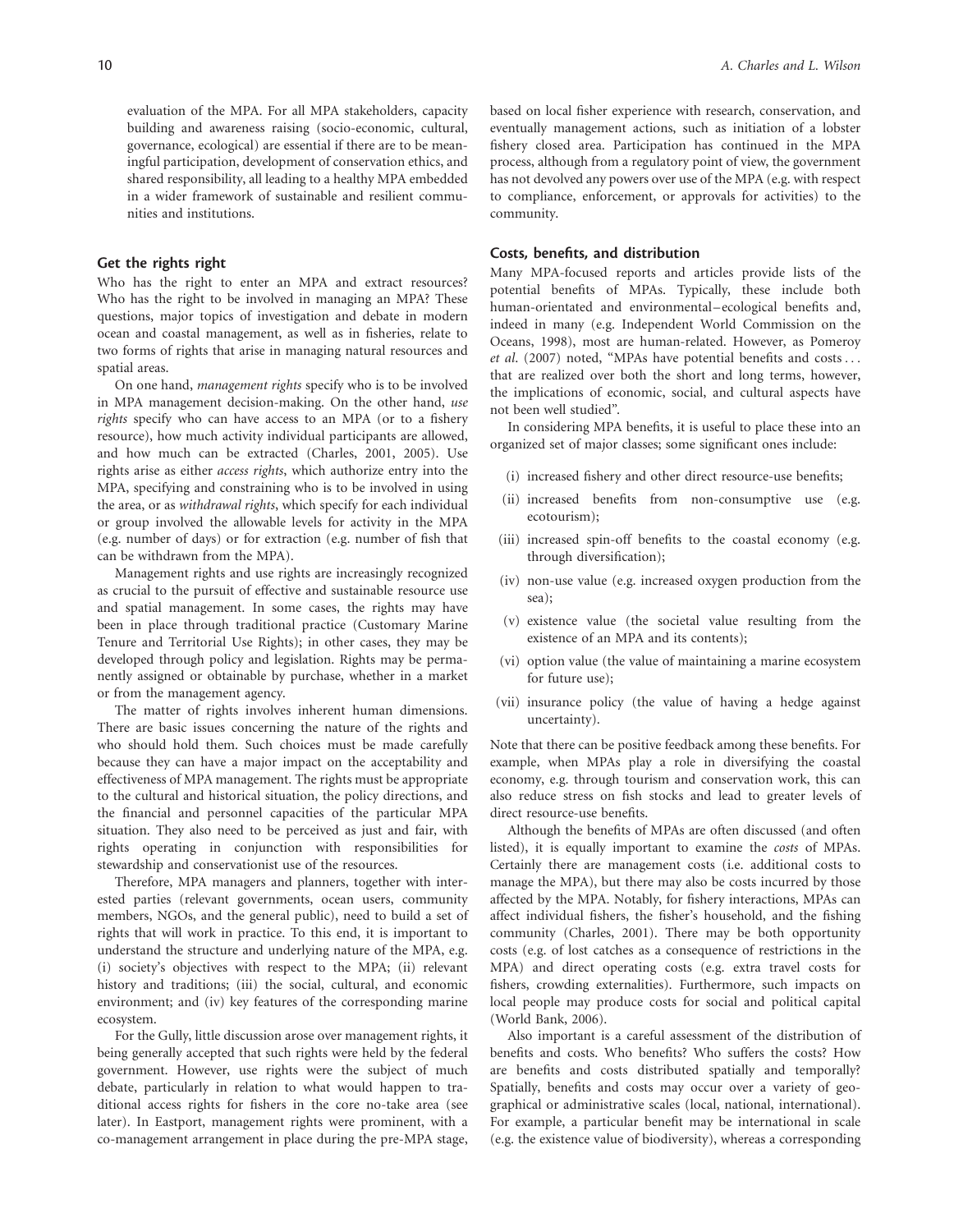cost is local (e.g. the negative impact on displaced fishers near the MPA). There are challenges in capturing the benefits of MPAs at "geographical scales required to protect ecosystem processes, while also addressing socio-economic, cultural, and political realities of regulating what may have been historically considered common property" (World Bank, 2006). Over time, there are intergenerational flows of benefits and costs; for example, the benefits might be realized in the long term but with costs arising in the short term, leading to questions about suitable compensation approaches across space and time.

Being able to demonstrate tangibly the benefits and ensure that they are equitably distributed over a wide range of users could be the deciding factor for the acceptance and long-term success of an MPA (World Bank, 2006). "The success of the Jaragua National Park in the Dominican Republic, Negril, Montego Bay Marine Parks in Jamaica, and the Soufriere Marine Management Area (SMMA) demonstrate that programmes aimed at providing benefits to, or mitigating the negative impacts of management, on displaced stakeholders ... enhances involvement in the area's management" (Geoghegan and Renard, 2002).

The matter of the distribution of benefits and costs also arose in the two Canadian examples, though in different ways. For Eastport, the grass-roots origin and participatory nature of MPA development created win–win situations in which it appears that no one was seen as a loser. For the Gully, there was a lengthy process of accommodation of the various interests involved. Some (e.g. conservation organizations) were seen as winners, while one fishery group (the swordfish fishers) saw itself as a loser in the process. This group protested a plan to exclude them from the part of their fishing areas lying within Zone 1, the proposed inner no-take core of the MPA (GTA Consultants, 1999). In the end, however, most stakeholders were satisfied with the plan, and the MPA designation process continued to a successful conclusion, with no exceptions made for existing fishing activities in Zone 1 (Canada Gazette, 2004). The swordfish fishers were negatively impacted as a result of being excluded from Zone 1, and received no compensation, but were able to shift their fishing (and catch rights) outside the zone, where the swordfish fishery is now conducted.

#### Deal with displacement

Yet another aspect of the distribution of MPA benefits and costs is the reality that, if the MPA involves a reduction or elimination of resource use (even if just for an inner no-take area), those who traditionally use the area itself or the resources inside it will be displaced. Here we focus on dealing with displacement in the specific situation of fishery–MPA interactions.

The creation of an MPA may imply that displaced fishers no longer have access to "their" fish stocks or fishing grounds. The fate of these individuals is a basic issue in establishing MPAs, one particularly important in coastal areas, in which fishers typically harvest resources near their home ports, whether for convenience, safety, economics, or regulations. Consider the options for dealing with displacement of fishers when introducing an MPA.

(i) Fishing rights might be formally removed from those who have traditionally fished within the area that is now an MPA, so that displacement is actually removal from the fishery. This option, as it stands, places the negative impacts of the MPA directly on these fishers, while providing benefits to those remaining in the fishery. However, if it is

- (ii) At the opposite end of the spectrum, one might avoid displacement by allowing fishers located near the MPA to continue fishing even within a no-take zone (perhaps based on recognition of historical rights). This arrangement can be effective if the impact of local fishers on the fish stocks is relatively small compared with the actual or potential impact of outsiders. It is also possible in such cases that the flexibility towards local communities can increase the effectiveness of the MPA through its greater acceptance by local people, leading to local stewardship and enforcement activities.
- (iii) Intermediate between these two possibilities is the option of shifting the fishing activities of those displaced into certain areas outside of the MPA. This option maintains the full conservation benefits of the MPA itself (because, relative to the second option, it does not involve fishing in the MPA), but allows for continued fishing by those displaced from the MPA (rather than removing these fishers entirely). However, there are conservation and socio-economic implications to this approach as well, including the concentration of fishing effort in areas just outside the MPA.

Each of these options has benefit and cost implications. For example, in the last case, suppose that fishers located in communities that traditionally fished stocks that are now inside the MPA are to be displaced, given access to the nearest stock outside the MPA (i.e. the closest remaining fishing opportunity). On the one hand, this new fishing location, adjacent to the MPA, may give these fishers the best available access to any benefits accruing from the MPA, i.e. if reduced fishing within the MPA and a healthier ecosystem lead to rebuilding of the relevant stock, which then migrates out of the MPA to be caught by the displaced fishers. On the other hand, relocating the activities of these fishers implies three negative impacts on their profits: (i) extra costs in travelling farther to their new fishing grounds; (ii) less time available for fishing owing to greater travel times; and (iii) crowding on the new fishing grounds outside the MPA, which they must share with those traditionally there. Additionally, displaced fishers may be unwelcome in the new area, where they will be fishing alongside others holding longerstanding rights, and the concentration of fishing effort outside the MPA may cause excessive pressure on the stocks in that area, with consequences that could counteract the benefits of the MPA itself (a subject of current debate; see e.g. Jones, 2007). In any case, the balance of the various positive and negative factors will affect the balance of benefits and costs, their distribution, and the acceptability of the MPA to fishers.

For Eastport, areas closed to lobster fishing were relatively modest in size, so it was not an issue of some fishers winning and others losing from the closures. Furthermore, the MPA was seen as a defensive position to ensure that those outside the fishery did not misuse the local marine area, so this again created a win–win situation for local fishers. In the offshore Gully, swordfish fishers would have preferred the second scenario above (to continue to fish in Zone 1, based on historical rights), but instead were ultimately excluded from that area. Other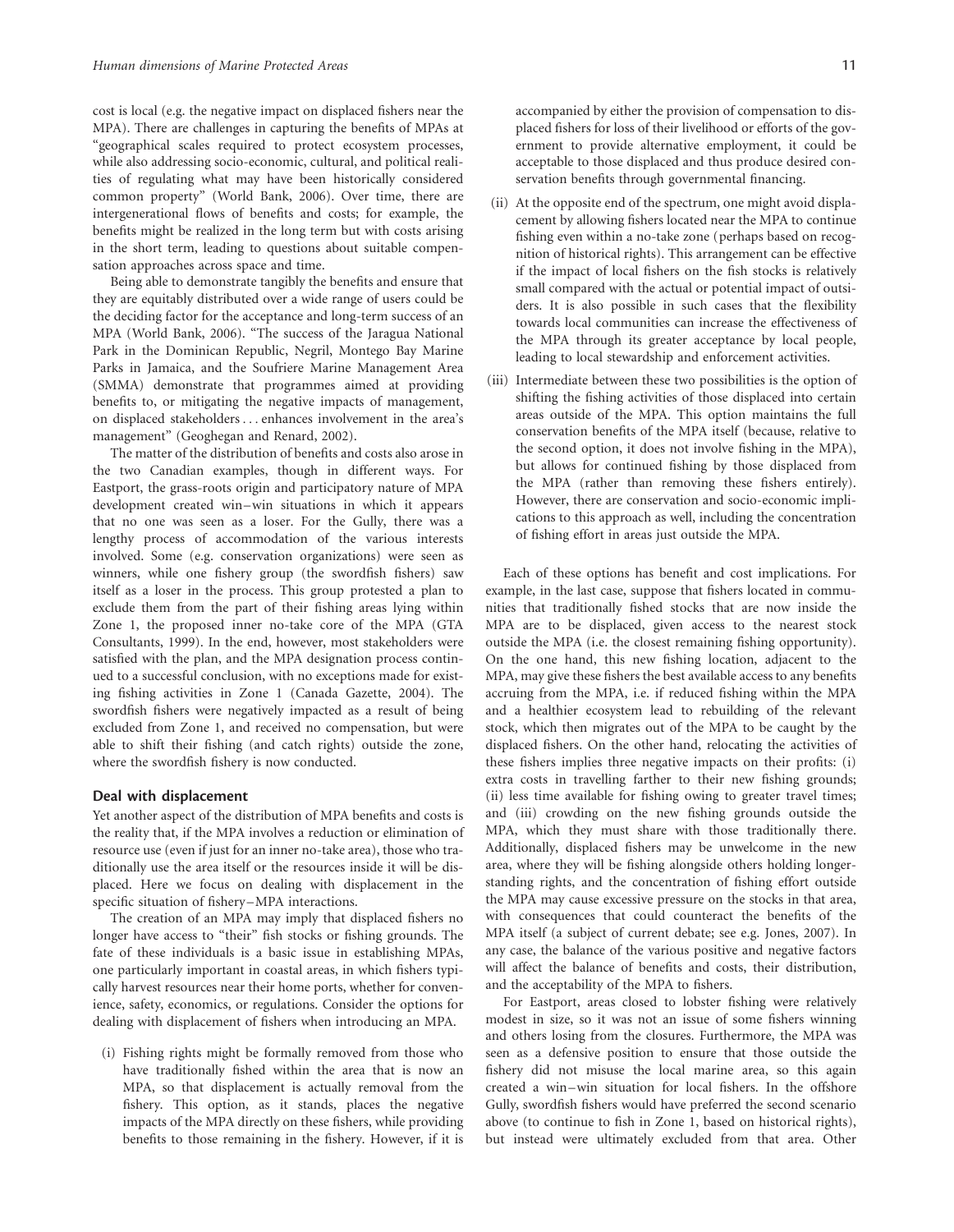stakeholders either were not displaced or were accommodated sufficiently for them to accept the process of designation.

As a final point in dealing with displacement, it should be noted that economic diversification is an often-discussed policy direction meant to counter negative impacts of MPAs. In conjunction with the creation of an MPA, efforts can be made to introduce alternative local employment (livelihood), specifically orientated towards fishers and/or their households. Furthermore, the very creation of an MPA can help diversify the coastal economy, e.g. through tourism and conservation-related work relating to the MPA. This in turn may help to reduce stress on fish stocks and increase community resilience (if in fact the benefits of new MPA-related economic activities reach the effected fishers).

#### See MPAs in the bigger picture

MPAs are embedded within the larger ecological, social, and political context of the coastal-ocean areas of which they are a part (Cicin-Sain and Belfiore, 2003). Therefore, it is important to see MPAs in the overall picture of marine conservation, of coastal livelihoods, of the broader socio-economic environment, including all the ocean uses, such as fisheries. MPAs should not be isolated from a "wider program of coastal resource management, because this could lead to 'islands of protection' surrounded by uncontrollable areas of threat, where pollution, habitat destruction, and overfishing are prevalent" (Salm et al., 2000). For example, MPA processes can be at the mercy of larger scale political agendas (the turnover of governments), funding uncertainties, and shifts in MPA support, depending on leadership, interest, and motivation.

From a human perspective, it is useful to consider how MPAs fit into three broader frameworks that are the focus of considerable attention in coastal and ocean affairs: ecosystem-based management, integrated management, and the sustainable livelihoods approach.

First, MPAs relate to ecosystem-based management, which "considers the linkages between human and natural systems and recognizes the need for management strategies that address these relationships" (Pomeroy et al., 2007), while "incorporating human use and values of ecosystems in managing the resource" (Grieve and Short, 2007). In the context of MPAs, ecosystembased management can be considered a marine spatial planning tool, applied within a specific "place-based" geographic location (Kelleher, 1999; Gubbay, 2004). An ecosystem approach also obliges us to assess how the MPA affects the ecosystem outside the MPA. For example, the concern discussed above about displacement of fishing effort from the MPA to areas outside it relates to the potential for inadvertently overexploiting resources as a result of this concentration of effort.

Ecosystem-based management has clear connections to integrated management, seen as "a comprehensive way of planning and managing human activities so that they do not conflict with each other and so all factors are considered for the conservation and sustainable use of marine resources and shared use of ocean spaces" (Department of Fisheries and Oceans, 2005). Incorporating MPAs in a larger spatial system of protection provides a more robust management framework, while acknowledging the social, cultural, and economic factors that drive resource use in a specific coastal or ocean area. The Great Barrier Reef Marine Park, Australia, is an example of a multiple-use zoning approach, which is managed as an integrated whole, incorporating the temporal and spatial scales at which ecological systems operate and the social and economic uses of the park (Day, 2002).

Recognition of the Gully as a unique area, potentially threatened by influences outside of the MPA, initiated a series of conservation efforts starting in the early 1990s, by scientists, environmental non-government organizations, government agencies, and others (Fisheries and Oceans, 2008). However, although there were some conservation efforts in the Gully area before the MPA designation, environmental quality and habitat concerns were not being addressed in a comprehensive manner or providing the enduring protection required. The designation as an MPA provided an opportunity to harmonize efforts across different groups, and allowed habitat and other environmental quality concerns to be addressed across the board (Fisheries and Oceans, 2008).

The third of the broad frameworks, the sustainable livelihoods approach, starts not from the perspective of the ecosystem or the management system, but instead from the perspective of coastal communities and their residents. From this perspective, maintaining sustainable livelihoods (e.g. stable employment with reasonable incomes) is typically a priority of society, so socioeconomic and governance concerns should consider the wider coastal economy. Wells et al. (2007) suggest that livelihood improvements as a result of MPAs are manifested (i) as "direct revenue generation opportunities caused by the MPA, such as increased fish catches in surrounding waters, or increased employment in tourism"; or (ii) "through donor agencies that have supported programmes to develop alternative and/or supplementary income generating activities, parallel with the development of the MPA".

Indeed, Eastport's concern for sustainable livelihoods was the driving force behind the eventual establishment of the MPA in that area. This experience has been shared elsewhere. Wells et al. (2007) note, for example, that "in Kenya, women's groups have benefited from MPA-related enterprises, such as a mangrove boardwalk next to Kisite Marine Park, which is run by women, and a handicraft programme using recycled materials at Kiunga Marine Reserve". Similarly, in the San-Andres archipelago, Columbia, positive lessons learned from incorporating a community's socio-economic concerns into MPA planning included strengthened government agencies and community stewardship, which paved the way for co-management and better spatial management arrangements that were embedded in the socialecological systems of the wider coastal communities (Howard et al., 2007).

#### Discussion and conclusion

This paper has undertaken a broad exploration of the human dimensions of MPAs, through the formulation of a top-ten set of key ingredients, considerations that, experience tells us, are crucial to developing and implementing MPAs. This set, although necessarily subjective, has drawn on a wide range of literature, and thus reflects lessons learned from many global experiences with MPAs, including those of the authors. It is hoped that the list of human dimensions will resonate across a spectrum of MPA realities.

It should be noted that there is a strong overlap and interaction among the ten items. For example, an "attachment to place" creates an opening to "make participation meaningful", but creates challenges in "dealing with displacement". Similarly, an MPA situation in which there are supportive "objectives and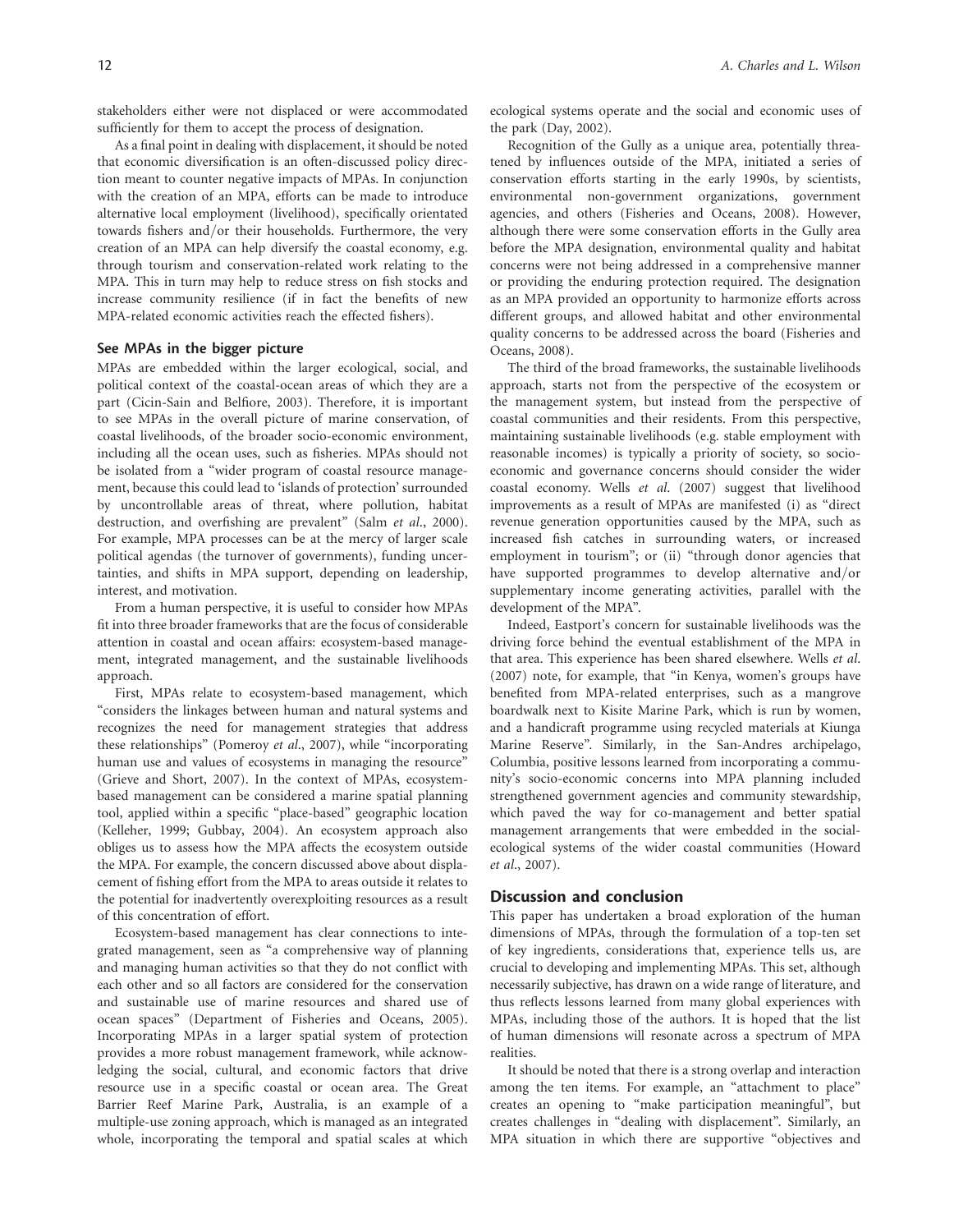| Table 1. Human dimensions in two MPAs. |  |
|----------------------------------------|--|
|----------------------------------------|--|

| Characteristics                      | <b>The Gully</b>                                                                                                                                                                                                                 | Eastport                                                                                                                                                                                                                  |
|--------------------------------------|----------------------------------------------------------------------------------------------------------------------------------------------------------------------------------------------------------------------------------|---------------------------------------------------------------------------------------------------------------------------------------------------------------------------------------------------------------------------|
| Objectives and<br>attitudes          | Key goal was biodiversity conservation. Inner no-take<br>zone highlighted differing objectives of fishers and<br>government, which led to conflict between them.                                                                 | Key goals were resource recovery and livelihood sustainability.<br>The MPA supported socio-economic community goals and<br>enhanced communication.                                                                        |
| People-orientated<br>entry points    | Initial driving forces were academic and conservation<br>organizations; government became the key driver;<br>instruments used were largely legal and institutional.                                                              | The driver was socio-economic, with concerns over livelihoods<br>and the future of the fishery. Social instruments were<br>important in implementation.                                                                   |
| Attachment to place                  | Little coastal community attachment, but fishers in this<br>area have a "user-social" attachment and a knowledge<br>base of natural characteristics of the resources.                                                            | The MPA is fundamentally part of local community, having<br>originated in efforts of fishers to understand and enhance the<br>lobster fishery and secure their livelihoods.                                               |
| Make participation<br>meaningful     | Located far from the coast, participation has been largely<br>within an advisory committee, with operation of the<br>MPA carried out by government.                                                                              | A grass-roots initiative of participatory research and data<br>collection. Decision-making was through formal<br>co-management agreement, now more on a voluntary basis.                                                  |
| Knowledge has a<br>"people side"     | Socio-economic assessments led to a better<br>understanding of resource values and historical patterns<br>of human use through research and public consultation.                                                                 | Eastport model is used by the government to illustrate the<br>approaches that can be taken to link scientific and technical<br>methods with community knowledge.                                                          |
| Effective governance is<br>critical  | The advisory committee was established and is<br>recognized by DFO, and helps to assess measures to<br>manage the MPA, but does not have legal or delegated<br>powers.                                                           | Has history of participation and co-management; now an<br>advisory committee provides input to enhance local and<br>agency support for resource stewardship.                                                              |
| Get the rights right                 | Use rights have been an issue, notably traditional access<br>rights for fishers into the no-take area. Management<br>rights are held solely by the federal government, but an<br>advisory committee has input on some decisions. | Use rights are at the heart of the fishers' initiative.<br>Management rights are now through an advisory committee,<br>but have included establishing a lobster fishery closed area,<br>and participation in MPA process. |
| Costs, benefits, and<br>distribution | Some stakeholders (e.g. conservation organizations) were<br>seen as winners in the process, while others (one of the<br>fishery sectors) initially saw themselves as losers.                                                     | The grass-roots origin and participatory nature of MPA<br>development created a win-win situation in which no one<br>was seen as a loser.                                                                                 |
| Deal with<br>displacement            | Relatively few stakeholders were affected in this offshore<br>area, but there was a clear displacement of some fishers<br>from traditional areas.                                                                                | Small areas meant little displacement of fishers who, in any<br>case, were involved in the process to close areas.                                                                                                        |
| See MPAs in the<br>bigger picture    | MPA designation provided an opportunity to harmonize<br>efforts across groups, allowing habitat and other<br>environmental quality concerns to be more effectively<br>addressed.                                                 | A sustainable-livelihoods framework was relevant in Eastport,<br>where the dual goals of ecosystem health and livelihoods<br>were both of local importance.                                                               |

attitudes" allows one to "find suitable entry points" more easily. If MPA planners and stakeholders "see MPAs in the bigger picture", this can lead to more comprehensive assessment of "costs, benefits, and distribution" and moves to "effective governance" that link the MPA to larger scales of management. Such interactions, although complicating the simplicity of a top-ten list, reflect the reality of MPAs as complex, social-ecological systems, ones in which management will continue to be a challenge, but a challenge made easier by an understanding of underlying human dimensions.

The ten human dimensions highlighted here were examined from a number of angles but in particular from the perspective of two Canadian MPAs, one offshore (The Gully) and the other coastal (Eastport), each with very different characteristics that contributed to the specifics of their evolution. Table 1 summarizes how each human dimension interacts with each of the two MPAs. This should not be seen as a comparison of the two MPAs per se, but rather as indicating the widely varying extent to which the human dimensions appear within just two MPAs, including differing objectives, driving forces, and levels of participation in MPA development (Table 1).

This illustrates the common-sense reality that the nature of the interaction between MPAs and human dimensions will depend on the nature of the MPA itself (e.g. its offshore or coastal location, its primary objectives, etc.) and of the processes and people involved. Indeed, a better understanding of these interactions would be possible, in each case, through more in-depth study and interviewing of the individuals and institutions involved.

Ultimately, the goal of this paper has been to reinforce the importance of human dimensions in MPA planning, implementation, and management. These ten considerations, all critical to the success of MPAs, need to be seen as complementary to the attention paid to biophysical aspects in MPA decision-making. Undoubtedly, the balancing act between the biophysical and the human dimensions will be a continuing challenge in the world of MPAs.

#### Acknowledgements

This paper was a keynote presentation at the European Symposium on Marine Protected Areas as a Tool for Fisheries Management and Ecosystem Conservation, Murcia, Spain, 25–28 September 2007. We gratefully acknowledge the support of the symposium organizers, as well as the editors of this special issue of the ICES Journal of Marine Science. The paper was improved greatly as a result of the comments of three anonymous referees. Financial support was provided by the Natural Sciences and Engineering Research Council of Canada, operating grant 6745.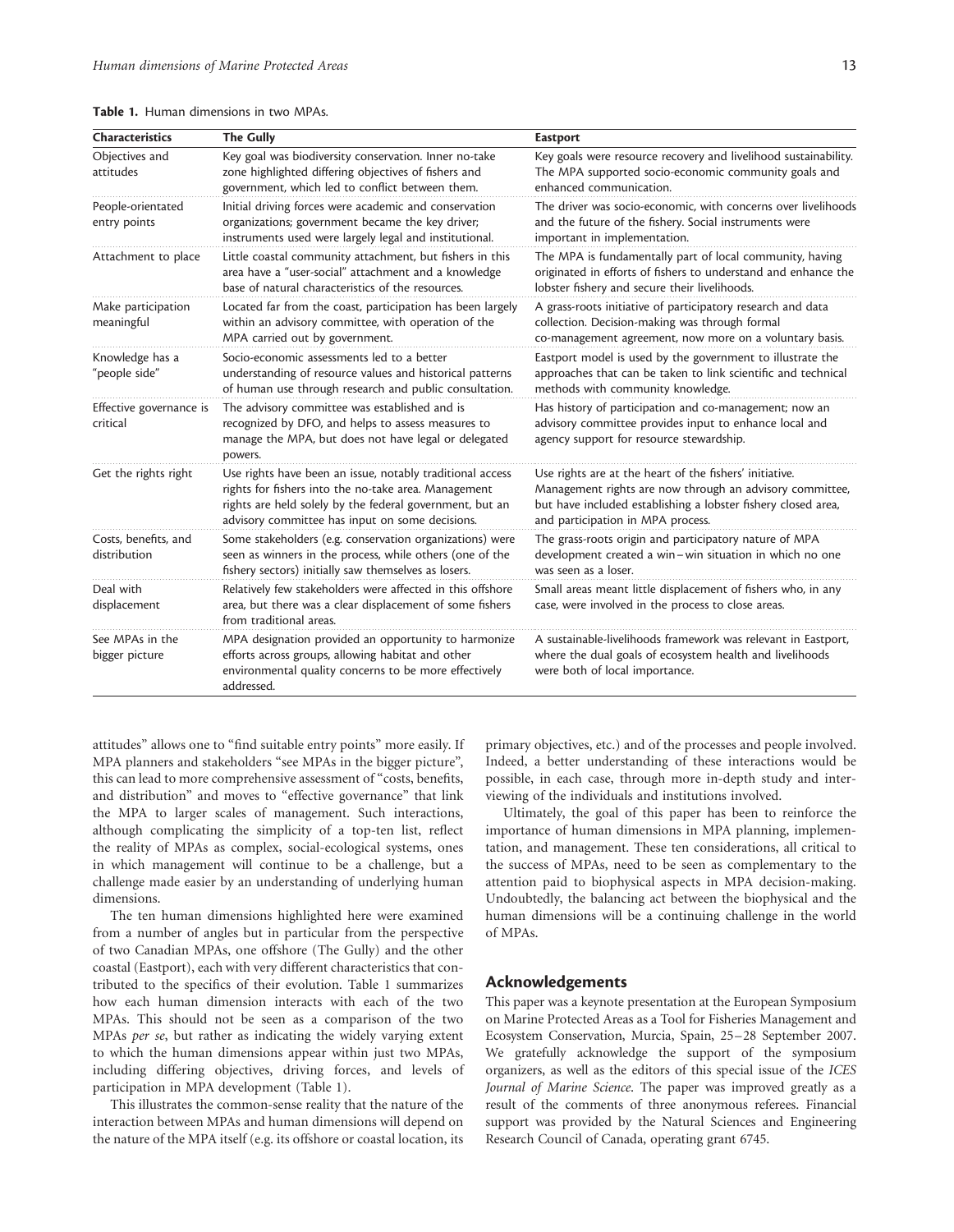#### Funding

Funding to pay the Open Access publication charges for this article was provided by the Natural Sciences and Engineering Research Council of Canada.

#### References

- Aswani, S., and Hamilton, R. J. 2004. Integrating indigenous ecological knowledge and customary sea tenure with marine and social science for conservation of bumphead parrotfish (Bolbometopon muricatum) in the Roviana Lagoon, Solomon Islands. Environmental Conservation, 31: 69–83.
- Berkes, F., Colding, J., and Folke, C. 2000. Rediscovery of traditional ecological knowledge as adaptive management. Ecological Applications, 10: 1251–1262.
- Berkes, F., and Folke, C. 1998. Linking social and ecological systems for resilience and sustainability. In Linking Social and Ecological Systems: Management Practices and Social Mechanisms for Building Resilience, pp. 1–25. Ed. by F. Berkes and C. Folke. Cambridge University Press, Cambridge, UK. 459 pp.
- Breeze, H. 2002. Commercial Fisheries of the Sable Gully and Surrounding Region: Historical and Present Activities. Oceans and Environment Branch Maritimes Region Fisheries and Oceans Canada, Bedford Institute of Oceanography, Dartmouth, Nova Scotia. 92 pp.
- Bunce, L., Townsley, P., Pomeroy, R., and Pollnac, R. 2000. Socio-economic Manual for Coral Reef Management. National Ocean Service, NOAA, Silver Spring, MD. 251 pp.
- Canada Gazette. 2004. Gully Marine Protected Area Regulations, 138, 10, 19 May 2004.
- Charles, A. 1995. The Atlantic Canadian groundfishery: roots of a collapse. Dalhousie Law Journal, 18: 65–83.
- Charles, A. 2001. Sustainable Fishery Systems. Blackwell Science, Oxford, UK. 360 pp.
- Charles, A. 2004. Sustainability and resilience in natural resource systems: policy directions and management institutions. In Encyclopaedia of Life Support Systems (EOLSS). Developed under the auspices of the UNESCO, Eolss Publishers, Oxford, UK. http://www.eolss.net (last accessed 2 June 2008).
- Charles, A. 2005. Towards sustainable and resilient fisheries: a fisherysystem approach to overcoming factors of unsustainability. In Report of the 3rd International Workshop on Factors of Unsustainability in Fisheries, pp. 221–224. Ed. by D. Greboval. FAO, Rome. 352 pp.
- Charles, A., Boyd, H., Lavers, A., and Benjamin, C. 2002. The Nova Scotia GPI Fisheries and Marine Environment Accounts: a Preliminary Set of Ecological, Socioeconomic and Institutional Indicators for Nova Scotia's Fisheries and Marine Environment. GPI Atlantic, Halifax, Nova Scotia. 76 pp.
- Charles, A., and Sanders, J. 2007. Issues arising on the interface of MPAs and fisheries management. In FAO Expert Workshop on Marine Protected Areas and Fisheries Management: Review of Issues and Considerations, pp. 301–332. FAO, Rome. 330 pp.
- Christie, P., and White, A. 2007. Best practices in governance and enforcement of marine protected areas: an overview. In FAO Expert Workshop on Marine Protected Areas and Fisheries Management: Review of Issues and Considerations. FAO, Rome. 330 pp.
- Cicin-Sain, B., and Belfiore, S. 2003. Linking marine protected areas to integrated coastal and ocean management: a review of theory and practice. Ocean and Coastal Management, 48: 847–868.
- Collins, R., and Lien, J. 2002. In our own hands: community-based lobster conservation in Newfoundland (Canada). Biodiversity, 3: 11–14.
- Davis, J. B. 2002. Human dimensions of MPAs: facing the challenges of social science and its implementation. MPA News, 4: 1–2.

http://depts.washington.edu/mpanews/MPA32.htm (last accessed 3 November 2007).

- Davis, R., Whalen, J., and Neis, B. 2006. From orders to borders: toward a sustainable co-managed lobster fishery in Bonavista Bay, Newfoundland. Human Ecology, 34: 851–867.
- Day, J. 2002. Zoning lessons from the Great Barrier Reef Marine Park. Ocean and Coastal Management, 45: 139–156.
- De Young, C., Charles, A., and Hjort, A. 2008. Human Dimensions of the Ecosystem Approach to Fisheries: an Overview of Context, Tools and Methods. FAO Fisheries Technical Paper, 489. 152 pp.
- Fisheries and Oceans Canada. 2005. Canada's Ocean Strategy: Our Oceans Our Future. Fisheries and Oceans Canada, Ottawa. 30 pp.
- Fisheries and Oceans Canada. 2007. Eastport Marine Protected Area Management Plan. St John's, Newfoundland. 40 pp.
- Fisheries and Oceans Canada. 2008. The Gully Marine Protected Area Management Plan. Oceans and Habitat Branch, Fisheries and Oceans Canada, Dartmouth, Nova Scotia. 80 pp.
- Geoghegan, T., and Renard, Y. 2002. Beyond community involvement: lessons from the insular Caribbean. Parks, 12: 16–25.
- Grieve, C., and Short, K. 2007. Implementation of ecosystem-based management in marine capture fisheries, case studies from WWF's marine ecoregions. WWF International, Gland, Switzerland. 75 pp.
- GTA Consultants. 1999. Socio-economic profile of the Sable Gully. Report prepared for Oceans Act Coordination Office. Department of Fisheries and Oceans. Halifax, Nova Scotia. 68 pp. http://epe.lac-bac.gc.ca/100/200/301/dfo-mpo/socio\_economic\_ profile/socio.pdf (last accessed 2 June 2008).
- Gubbay, S. 2004. Marine protected areas in the context of marine spatial planning – discussing the links. WWF UK. 22 pp.
- Howard, M., Taylor, R., Connolly, E., and Van't Hof, T. 2007. Applying socio-economic research to marine protected area planning in the San-Andres Archipelago, Colombia. In First International Marine Protected Areas Congress October 2005. Conference proceedings, pp. 23–27. Ed. by J. Day, J. Senior, S. Monk, and W. N. Geelong. Victoria, Australia. 665 pp.
- Huntington, H. 2000. Using traditional ecological knowledge in science: methods and applications. Ecological Applications, 10: 1270–1274.
- Independent World Commission on the Oceans. 1998. The Ocean, Our Future. Cambridge University Press, Cambridge, UK. 248 pp.
- IUCN. 2007. Establishing Marine Protected Area Networks: Making It Happen. A Guide for Developing National and Regional Capacity for Building MPA Networks. World Conservation Union. 15 pp.
- Johannes, R. E. 1998. The case for data-less marine resource management: examples from tropical nearshore fisheries. Trends in Ecology and Evolution, 13: 243–246.
- Johannes, R. E. 2002. The renaissance of community-based resource management in Oceania. Annual Review of Ecology, Evolution and Systematics, 33: 317–340.
- Jones, P. J. S. 2002. Marine protected area strategies: issues, divergences and the search for middle ground. Reviews in Fish Biology and Fisheries, 11: 197–216.
- Jones, P. J. S. 2007. Arguments for conventional fisheries management and against no-take marine protected areas: only half of the story? Reviews in Fish Biology and Fisheries, 17: 31–43.
- Kelleher, G. 1999. Guidelines for Marine Protected Areas. IUCN, Gland, Switzerland, and Cambridge, UK. xxiv  $+107$  pp.
- Memorial University School of Continuing Education. 1997. In Our Own Hands: Lobster Enhancement on the Eastport Peninsula (video). School of Continuing Education, Memorial University of Newfoundland, St John's, Newfoundland and Labrador.
- Rowe, S., and Feltham, G. 2000. Eastport Peninsula lobster conservation: integrating harvesters' local knowledge and fisheries science for resource management. In Finding Our Sea Legs: Linking Fishery People and Their Knowledge with Science and